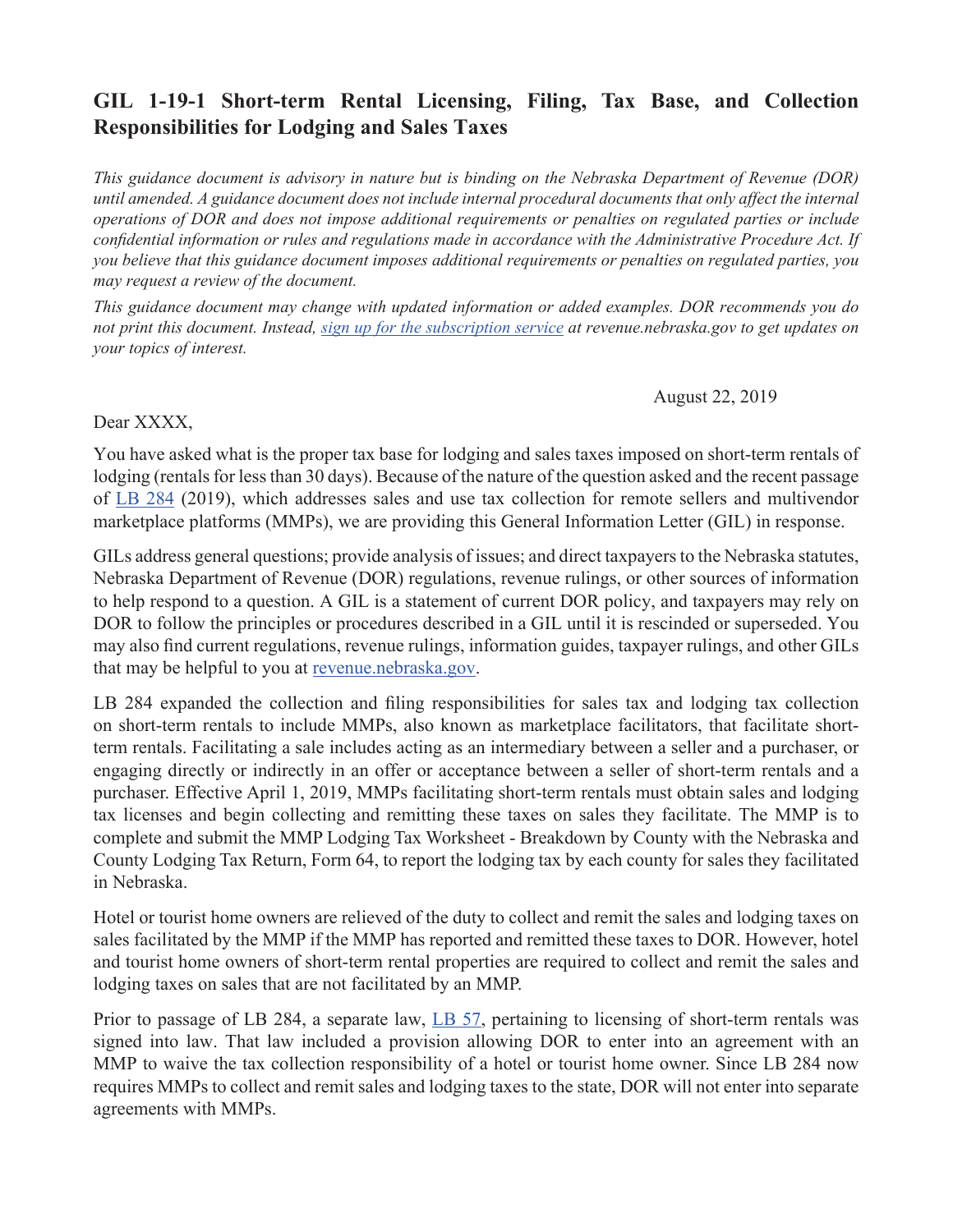## **Tax Base for Short-term Rentals of Lodging**

The sales tax base for short-term rentals of lodging is the total consideration paid by the guest whether paid directly to the hotel or tourist home owner or any other retailer of lodging and includes any charges imposed by the retailer whether the transaction is completed by the hotel, tourist home owner, or MMP. The tax base for lodging tax is also the total consideration paid by the guest, whether paid directly to the hotel or tourist home owner or any other retailer and includes any charges imposed by the retailer whether the transaction is completed by the hotel, tourist home owner, or MMP, but does not include charges for food or beverages, or any personal services rendered to the guest.

The Nebraska Visitors Development Act establishes a lodging tax as a mechanism to fund promotional activities to attract visitors and improvement projects that facilitate growth in Nebraska tourism. [Neb. Rev. Stat. § 81-3702](https://nebraskalegislature.gov/laws/statutes.php?statute=81-3702). This tax is similar to the sales tax imposed in the Nebraska Revenue Act and is "interpreted, collected, remitted, and enforced by the Tax Commissioner under the provisions" contained therein. [Neb. Rev. Stat. § 81-3722.](https://nebraskalegislature.gov/laws/statutes.php?statute=81-3722) The tax base for short-term rentals of lodging is consistent between the sales tax and lodging tax because of this incorporation of the sales tax provisions in the Nebraska Visitors Development Act.

Hotel means any commercial, nonprofit, privately-owned, or publicly owned property in which the public may obtain sleeping accommodations for less than 30 days for a consideration. This includes any hotel, motel, tourist home, private home that is rented out in whole or in part for all or part of the year, campground, RV pad or hookup, lodging house, or inn. [Neb. Rev. Stat.](https://nebraskalegislature.gov/laws/statutes.php?statute=81-3707) § 81-3707. It does not include any licensed healthcare facility that is exempt from sales tax under [Nebraska](http://www.revenue.nebraska.gov/legal/regs/slstaxregs.html#090) [Sales and Use Regulation 1-090.02](http://www.revenue.nebraska.gov/legal/regs/slstaxregs.html#090), or any dormitory or facility regularly used to house students which is operated by a public institution or educational institution as identified in [Reg-1-092,](http://www.revenue.nebraska.gov/legal/regs/slstaxregs.html#092) [Educational Institutions](http://www.revenue.nebraska.gov/legal/regs/slstaxregs.html#092).

Tourist home is defined by [Dictionary.com](https://www.dictionary.com/browse/tourist-home?&o=100074&s=t) as "a private home with rooms for rent, usually for one night, to tourists, travelers, etc." and by [Merriam-Webster](https://www.merriam-webster.com/dictionary/tourist%20home) as "a house in which rooms are available for rent to transients."

Hotel Owner means any person that owns a hotel, including a tourist home.

Short-term rental means renting or furnishing for periods of less than 30 days any room or rooms, lodgings, or accommodations in any hotel. [Neb. Rev. Stat. § 77-2701.33](https://nebraskalegislature.gov/laws/statutes.php?statute=77-2701.33).

The tax base for a short-term rental under the provisions of the Nebraska sales tax, and by reference, the lodging tax also, is the total consideration paid by the consumer, in this case the guest, to the retailer or seller of property or services (including an MMP) valued in money, whether received in money or otherwise. [Neb. Rev. Stat. §§ 77-2701.16](https://nebraskalegislature.gov/laws/statutes.php?statute=77-2701.16), [77-2701.33](https://nebraskalegislature.gov/laws/statutes.php?statute=77-2701.33), [77-2701.35,](https://nebraskalegislature.gov/laws/statutes.php?statute=77-2701.35) [81-3707](https://nebraskalegislature.gov/laws/statutes.php?statute=81-3707), and [81-3709.](https://nebraskalegislature.gov/laws/statutes.php?statute=81-3709) The tax base includes any charges imposed by the retailer (including an MMP) that are necessary to complete the sale and any local occupation tax imposed by a municipality.